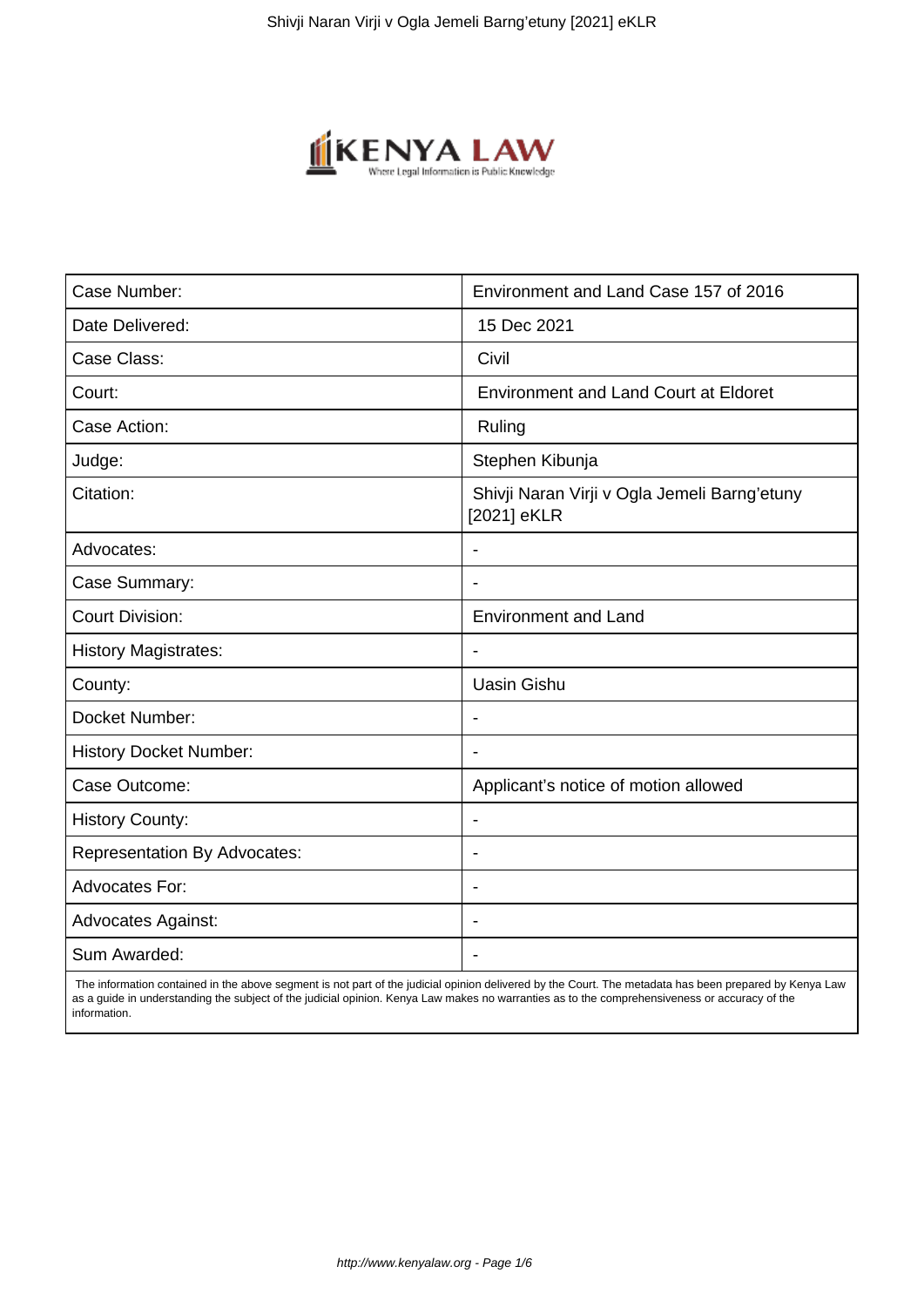## **REPUBLIC OF KENYA**

## **IN THE ENVIRONMENT AND LAND COURT AT ELDORET**

#### **ELC CASE NO. 157 OF 2016**

**SHIVJI NARAN VIRJI......................................................................PLAINTIFF/APPLICANT**

## **-VERSUS-**

**OGLA JEMELI BARNG'ETUNY.................................DEFENDANT/RESPONDENT**

## **RULING**

# *[NOTICE OF MOTION DATED THE 29TH MARCH, 2021]*

1. The Applicant approached the court by way of the notice of motion dated the  $29<sup>th</sup>$  March, 2021 seeking for the following orders: -

(i) *Spent.*

*(ii) THAT this Honourable Court do and hereby orders the Deputy Registrar to sign the transfer forms to convey land parcel referenced as Eldoret Municipality Block 13/886 to the applicant.*

*(iii) THAT this Honourable Court do and hereby orders the Deputy Registrar to release the original title of the parcel of the land referenced as Eldoret Municipality Block 13/886 to the applicant.*

*(iv) THAT costs of this application be borne by the respondent.*

The application is based on the four **(4)** grounds on its face that the Respondent has refused to execute the transfer forms in respect of the suit land despite the subsisting orders of this court and the Court of Appeal to that effect; that as a period of eleven **(11)** years has lapsed from the date the Applicant purchased the suit land, the Deputy Registrar should be allowed to sign the required documents to transfer the land to the Applicant. The application is supported by the affidavits sworn by the Applicant on the  $29<sup>th</sup>$ March, 2021 and the 21<sup>st</sup> April, 2021 in which she among others depone that the court in its judgment of  $29<sup>th</sup>$  August, 2016 found in favour of the Applicant, and directed the Respondent to transfer the suit property to her; that the Respondent filed an appeal being *Kisumu Civil Appeal No. 289 of 2019,* that was dismissed in favour of the Applicant; that despite the Applicant writing to the Respondent's advocates requesting for the conveyance of the suit property, the Respondent has failed to honor this request; that it is fair and just for the court to direct the Deputy Registrar to sign the transfer forms, and release to her the original title documents over the suit property; that the doctrine of *lis pendens* relied upon by the Respondent in the replying affidavit is not applicable in this instance; that there is no subsisting stay of execution, and the undertaking to preserve the suit property cannot be ventilated in this court.

2. The application is opposed by the Respondent through her replying affidavit sworn on the  $16<sup>th</sup>$  April, 2021 in which she among others depone that the judgement of 29<sup>th</sup> August, 2019 though in favour of the Applicant, did not direct that Deputy Registrar was to sign the transfer documents; that the court is *functus officio* and cannot grant the orders sought; that she has exercised her right to seek certification before the Court of Appeal to enable her to file a further appeal at the Supreme Court; that because the certification application is still pending at the Court of Appeal, this court should not make any orders in the instant application in view of the doctrine of *lis pendens;* that the Deputy Registrar cannot take any action over the suit property when the certification and leave to appeal application is pending in Court of Appeal; and the subject matter of this suit should be preserved as it may disappear while her challenge of the decree to the Supreme Court is still pending.

3. The court gave directions on filing and exchanging replies and written submissions on the  $13<sup>th</sup>$  April, 2021 and  $14<sup>th</sup>$  June, 2021 but only the learned counsel for the Applicant filed theirs dated the 22<sup>nd</sup> April, 2021.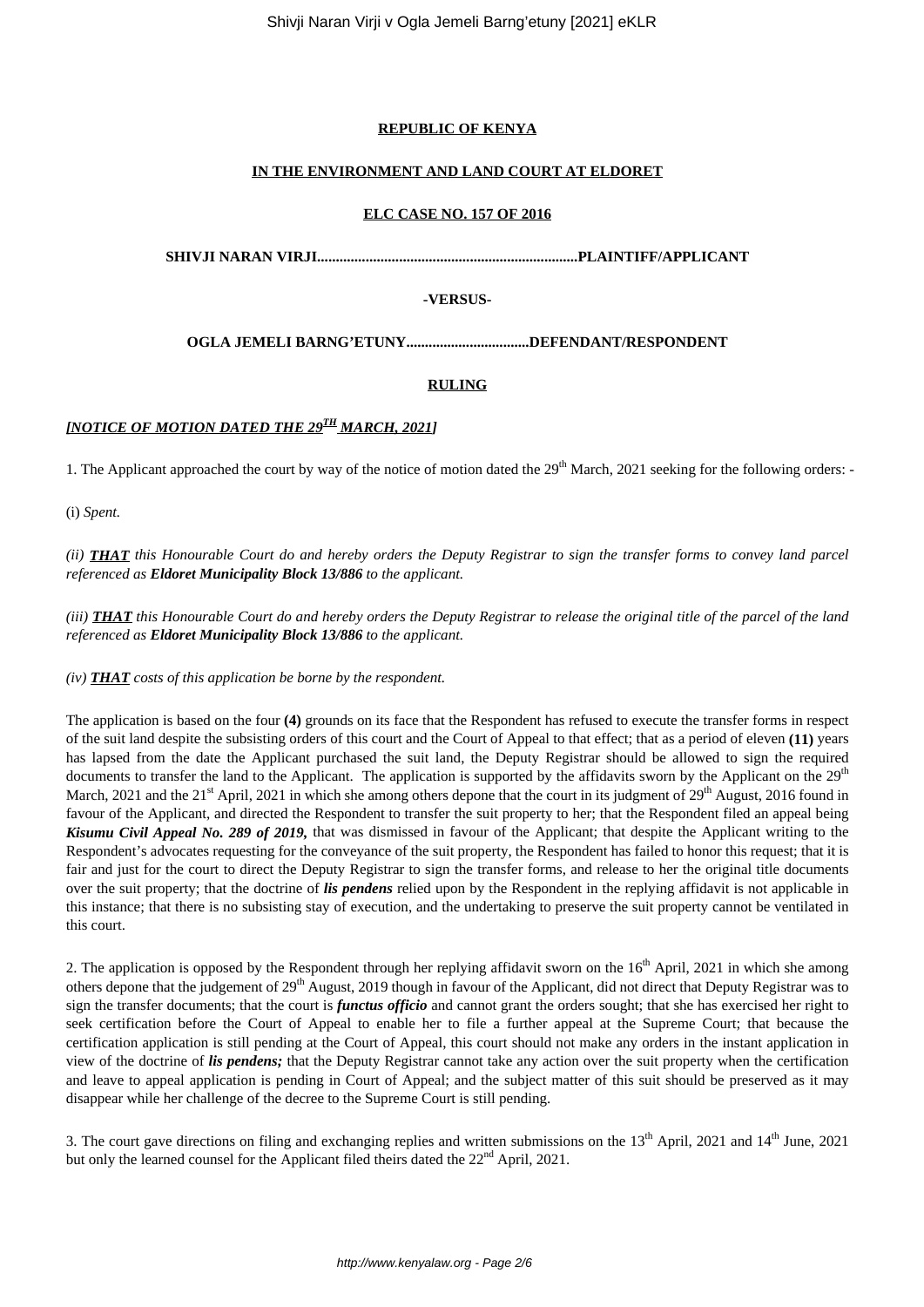4. The following are the issues for determination by the court;

*(a) Whether the filing of an application for certification and leave to file an appeal to the Supreme Court operates as an automatic stay of execution.*

*(b) Whether the Applicant has shown reasonable grounds for the orders sought to be granted.*

#### *(c) Who pays the costs of the notice of motion"*

5. The court has carefully considered the grounds on the application, affidavit evidence, submissions filed, superior courts decisions cited and come to the following conclusions;

(a) That the Respondent in her reply to the application appear to posit that the filing of an application to the Court to Appeal for certification and leave to file an appeal to the Supreme Court should entitle her a stay of execution, and that the court should refrain from taking any steps until the matter in the appeal courts has ended in view of the doctrine of *lis pendens.* That the Applicant disputes that position and submits that the proper process that should have been used by the Respondent was the filing of an application for stay of execution. The doctrine of *lis pendens* has been addressed by superior courts in many decisions including in the case of *Ruthi Kinyua v Patrick Thuita Gachure & another [2015] eKLR*, where the Court of Appeal had the following to say;

*"Black's Law Dictionary 9th edition, defines lis pendens as the jurisdictional, power or control acquired by a court over property while a legal action is pending.*

*Lis pendens is a common law principle that was enacted into statute by section 52 Indian Transfer of Property Act (ITPA)-now repealed. While addressing the purpose of the principle of lis pendens, Turner L. J, in Bellamy vs Sabine [1857] 1 De J 566 held as follows;*

*"It is a doctrine common to the courts both of law and equity, and rests, as I apprehend, upon this jurisdiction, that it would plainly be impossible that any action or suit could be brought to a successful determination, if alienation pendent lite were permitted to prevail. The Plaintiff would be liable in every case to be defeated by the Defendants alienating before the judgment or decree, and would be driven to commence his proceedings de novo, subject again to defeat by the same course of proceedings."*

That in the case of *Mawji vs US International University & Another [1976] KLR 185*, *Madan, J.A.* stated thus;

*"The doctrine of lis pendens under section 52 of TPA is a substantive law of general application. Apart from being in the statute, it is a doctrine equally recognized by common law. It is based on expedience of the court. The doctrine of lis pendens is necessary for final adjudication of the matters before the court and in the general interests of public policy and good effective administration of justice. It therefore overrides, section 23 of the RTA and prohibits a party from giving to others pending the litigation rights to the property in dispute so as to prejudice the other…"*

In the same case it was observed inter alia that;

*"Every man is presumed to be attentive to what passes in the courts of justice of the State or sovereignty where he resides. Therefore, purchase made of a property actually in litigation pendete lite for a valuable consideration and without any express or implied notice in point of fact affects the purchaser in the same manner as if he had notice and will accordingly be bound by the judgment or decree in the suit."*

Further, in the case of *Bernadette Wangare Muriu vs National Social Security Fund Board of Trustees & 2 Others [2012] eKLR*, *Nambuye J*, (as she then was) held that;

*"The necessity of the doctrine of lis pendens in the adjudication of land matters pending before the court cannot be gainsaid, particularly for its expediency, as well as the orderly and efficacious disposal of justice...."*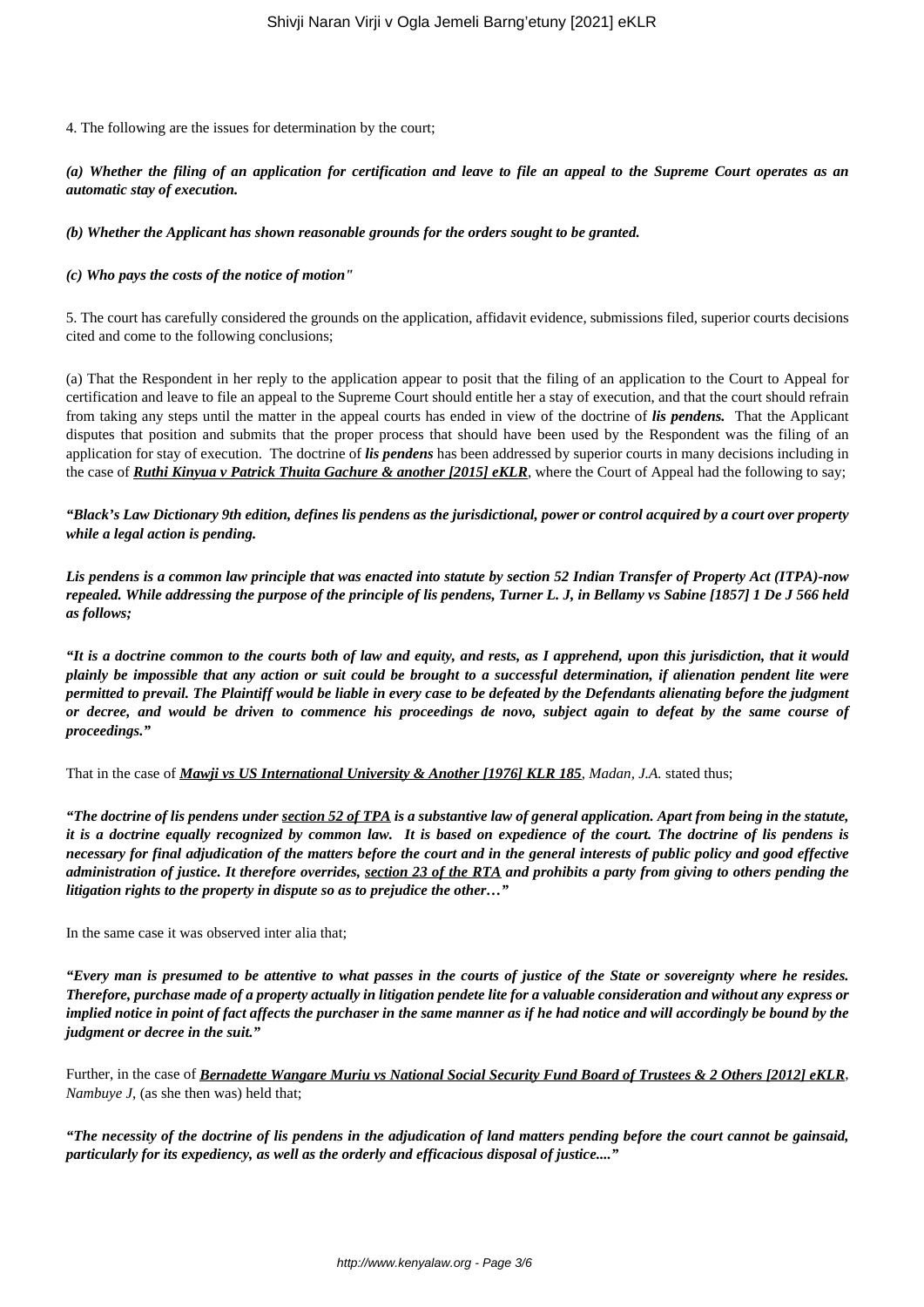And in the case of *Cieni Plains Company Limited & 2 others versus Ecobank Kenya Limited [2017] eKLR*, *Onguto J*, stated;

*"The doctrine of lis pendens often expressed in the maxim pendente lite nihilin novature (during litigation nothing should be changed): see Blacks' Law Dictionary 9th Ed, was until May, 2012 part of our statute law. With regard to real property, section 52 of the now repealed Indian Transfer of Property Act 1882 provided that during the pendency in any court having authority in Kenya of any suit in which the right to immovable property was directly and specifically in question, the immovable property was not to be transferred or dealt with by any party to the suit or proceedings so as to affect the rights of any other party thereto under any decree or order that would be ultimately made , except with the authority of the court and on terms."*

(b) The *lis pendens* doctrine was originally a doctrine of common application to both the courts of law and equity. It rested on the principle that every suit would simply be defeated once property was disposed of, and the claimant forced to bring a new suit against the new owner only for the latter to dispose of the new suit and the claimant to start all over again: see *Turner LJ in Bellamy v Sabine [1857] 1 De J 566*. That were it not for *lis pendens* doctrine being the guiding factor in immovable litigations, no suit in a case where the subject matter is constantly being transferred would ever be successfully prosecuted. That as I understand it, the doctrine of *lis pendens* is based on justice, equity, expediency and good conscience. It is based on sound policy. The concept of the rule of law anticipates fine and fair adjudication. **The law does not allow or encourage litigants to give rights which are still under dispute to others who are not litigants and in the process prejudice fellow litigants**. Thus, according to the 10<sup>th</sup> edition of G. C. Bharuka's treatise Mulla on the **Indian Transfer of Property Act**, the doctrine is intended to avoid conflicts between parties to a suit and innocent purchasers and also to stop those who want to circumvent the court's jurisdiction by removing the subject matter from the court's grasp. The aim is accomplished by enforcing the decree against any person who acquires property the subject of litigation: *see Bharuka (supra)*. That from the foregoing passages, the doctrine of *lis pendens* can be regarded as one that serves to stop the alienation of land subject to a civil suit by third parties during the pendency of litigation. It serves to preserve the subject matter of a suit pending the determination of the rights of the parties.

(c) That in the instant matter, the doctrine does not appear to be applicable, as the rights over the suit property herein have already been determined by two competent courts of law in favour of the Applicant. That the fear that empowering the Deputy Registrar to sign the transfer documents, or to allow the alienation of the suit property as decreed by the courts will threaten the ownership rights of the Respondent to the suit property does not arise in this case, as the two courts have made a finding that the Respondent has no rights in the suit property. That in any case, the application does not seek to transfer the property to third parties who are not already part of the litigation over the ownership of the suit property, but to the one who the courts have actually ruled in favour of, and affirmed her right over the suit property.

(d) That it is noteworthy that appeals to the Supreme Court, more-so through the route used by the Respondent in seeking her matter certified as a matter of general public importance, and for leave to appeal to the Supreme Court that is said to be before the Court of Appeal, is not a matter of right. The Court of Appeal may well reject the application. Even if the application is successful, the Supreme Court retains the power granted under **Article 163(5) of the Constitution** to affirm, vary or overturn a certification granted by the Court of Appeal. The import of this is that appealing to the Supreme Court is an exception rather than the rule, and a party has to demonstrate that he/she/it is deserving of the jurisdiction of the Supreme Court. It cannot be equated to an appeal to the other courts which grant a litigant two appeals as a matter of right. Therefore, with the foregoing position in mind, the Respondent's filing of an application for certification and leave to file an appeal cannot be regarded as a continuation of the litigation that is capable of delaying the transfer of the suit property to the party (Applicant), in whose favour two competent courts have so far ruled on.

(e) This position is buttressed when one considers that in applying for certification to file an appeal to the Supreme Court, a person has to demonstrate that interests beyond those of the Appellant arise in the suit to necessitate the court to exercise its jurisdiction. That position has been taken by the Supreme Court in the case of *Daniel Kimani Njihia v Francis Mwangi Kimani & Another, Civil Application No. 3 of 2014,* where a two-judge bench had this to say: -

#### *"[This Court had not been conceived as just another layer in the appellate - Court structure. Not all decisions of the Court of Appeal are subject to appeal before this Court.]"*

(f) Therefore, the suit and appeal on the ownership rights over the suit property known as Eldoret Municipality Block 13/886, has been determined with finality. That with that determination not having been successfully challenged, the doctrine of *lis pendens* is clearly inapplicable in this matter. That the filing of the application for certification and for leave to appeal does therefore not amount to an automatic stay of execution order. The only way to stop the execution of a decree is in filing an application for stay of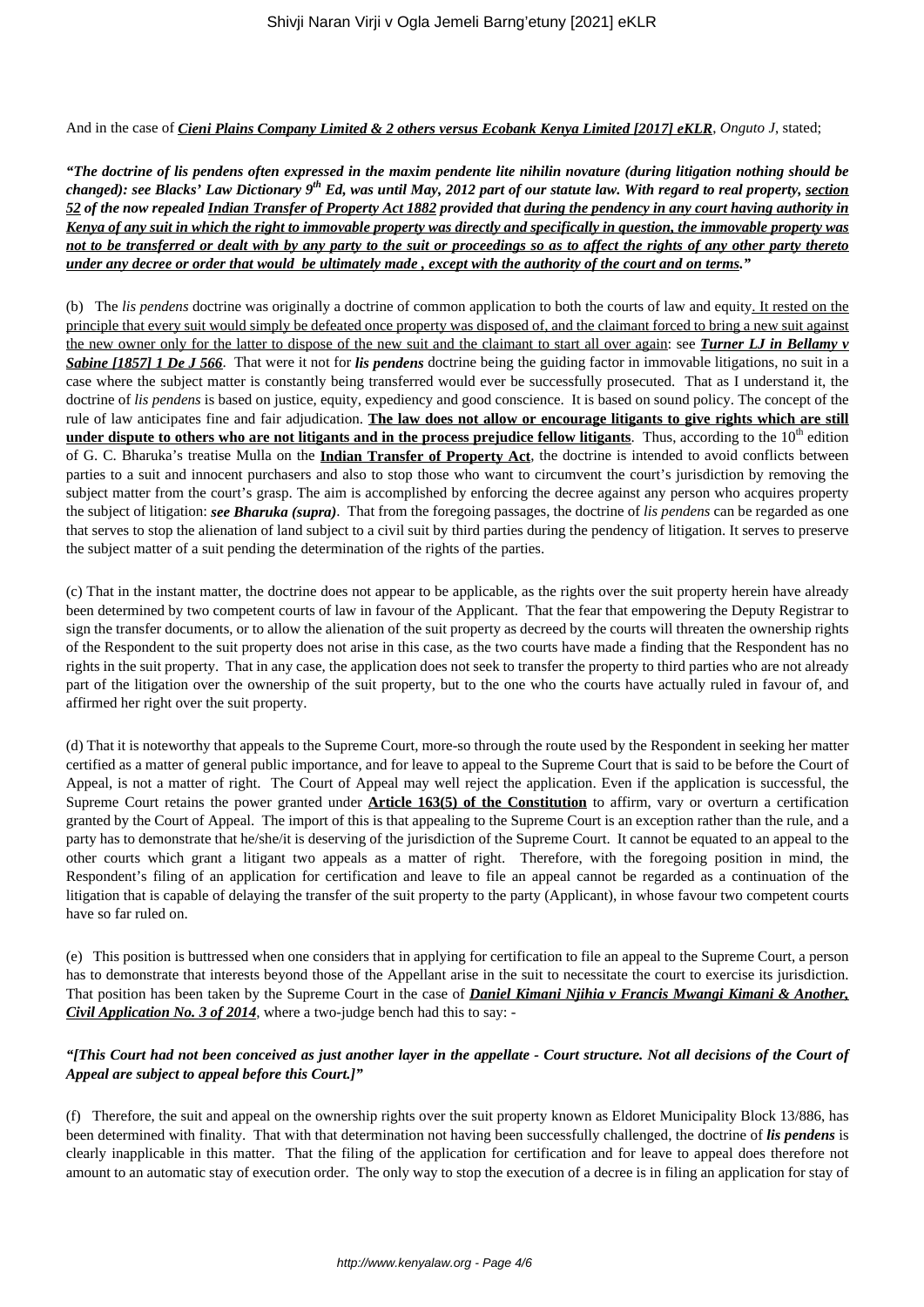execution. That **Order 42 Rule 6 of the Civil Procedure Rules**, specifically provides that;

*"(1) No appeal or second appeal shall operate as a stay of execution or proceedings under a decree or order appealed from except in so far as the court appealed from may order but, the court appealed from may for sufficient cause order stay of execution of such decree or order, and whether the application for such stay shall have been granted or refused by the court appealed from, the court to which such appeal is preferred shall be at liberty, on application being made, to consider such application and to make such order thereon as may to it seem just, and any person aggrieved by an order of stay made by the court from whose decision the appeal is preferred may apply to the appellate court to have such order set aside."*

(g) The Court of Appeal declined to stay execution in the matter that it had determined with finality in the case of *Dickson Muricho Muriuki v Timothy Kangondu Muriuki & 6 Others [2013] eKLR*, when it held as follows;

*"20. On the issue of whether this Court has jurisdiction to stay execution of its orders or stay any proceedings after the final delivery of its judgment and pending the hearing and determination of an intended appeal to the Supreme Court, we are of the view that once this Court has pronounced the final judgment, it is functus officio and must down its tools. In the absence of statutory authority, the principle of functus officio prevents this Court from re-opening a case where a final decision and judgment has been made. We bear in mind that in the new constitutional dispensation, most cases will end at the Court of Appeal and it is inadvisable for this Court to be able to issue stay orders after delivery of its judgment. We remind ourselves that the principle of functus officio is grounded on public policy which favours finality of proceedings. If a court is permitted to continually revisit or reconsider final orders simply because a party intends to appeal to the Supreme Court or the Court may change its mind or wishes to continue exercising jurisdiction over a matter, there would never be finality to a proceeding. The structure of the Kenyan courts is that there must be finality of proceedings at the Court of Appeal in those cases where certification to the Supreme Court has not been granted. Allowing this Court to issue stay orders after judgment would be detrimental to the concept of finality in litigation within hierarchy and structure of the Kenyan courts.…*

*It is our considered view that subject to the Court of Appeal's jurisdiction to certify matters of appeal to the Supreme Court, the proper forum to seek and apply for stay of execution after judgment by the Court of Appeal is the Supreme Court; and only when leave or certification has been granted. The upshot of the foregoing is that we find that the application in the Notice of Motion under certificate of urgency dated 31st July, 2013 lacks merit and is hereby dismissed with costs to the respondents."*

(h) That the question that begs answer from the foregoing is that, if the Court of Appeal on an application for stay of execution of its judgment found that it was *functus officio,* and that only the Supreme Court could issue those orders after an appeal being certified to proceed before it, should an application for certification and for leave to file an appeal amount to an automatic stay of execution before this court" Definitely not.

(i) That the court therefore finds that the Respondent has no legal basis upon which to claim that because she has applied for certification and leave to appeal to the Supreme Court, then an automatic stay of execution should arise. The court agrees with the Applicant and find that the proper process that the Respondent ought to have used to stay the execution of the court's decree, and the Court of Appeal's judgment, was by filing an application for stay of execution in the appropriate court.

(j) That the following decisions cited by the Applicant in their submissions among others, are in one way or the other similar to the circumstances in the instant case, and serve as a good benchmark for the appropriate direction to be taken in the instant matter. These are the cases of *John Mwangi Ndegwa v Kanyi Gichuhi [2019] eKLR* and *Mary Wairimu Gakere v Muiruri Raphael Njuguna [2020] eKLR.*

(k) That further, the court has taken cognizance of **section 98 of the Civil Procedure Act** that forms the basis of the orders sought by the Applicant. The said section provides that;

*"Where any person neglects or refuses to comply with a decree or order directing him to execute any conveyance, contract or other document, or to endorse any negotiable instrument, the Court may, on such terms and conditions, if any, as it may determine, order that the conveyance, contract or other document shall be executed or that the negotiable instrument shall be endorsed by such person as the Court may nominate for that purpose, and a conveyance, contract, document or instrument so executed or endorsed shall operate and be for all purposes available as if it had been executed or endorsed by the person originally directed to execute or endorse it."*